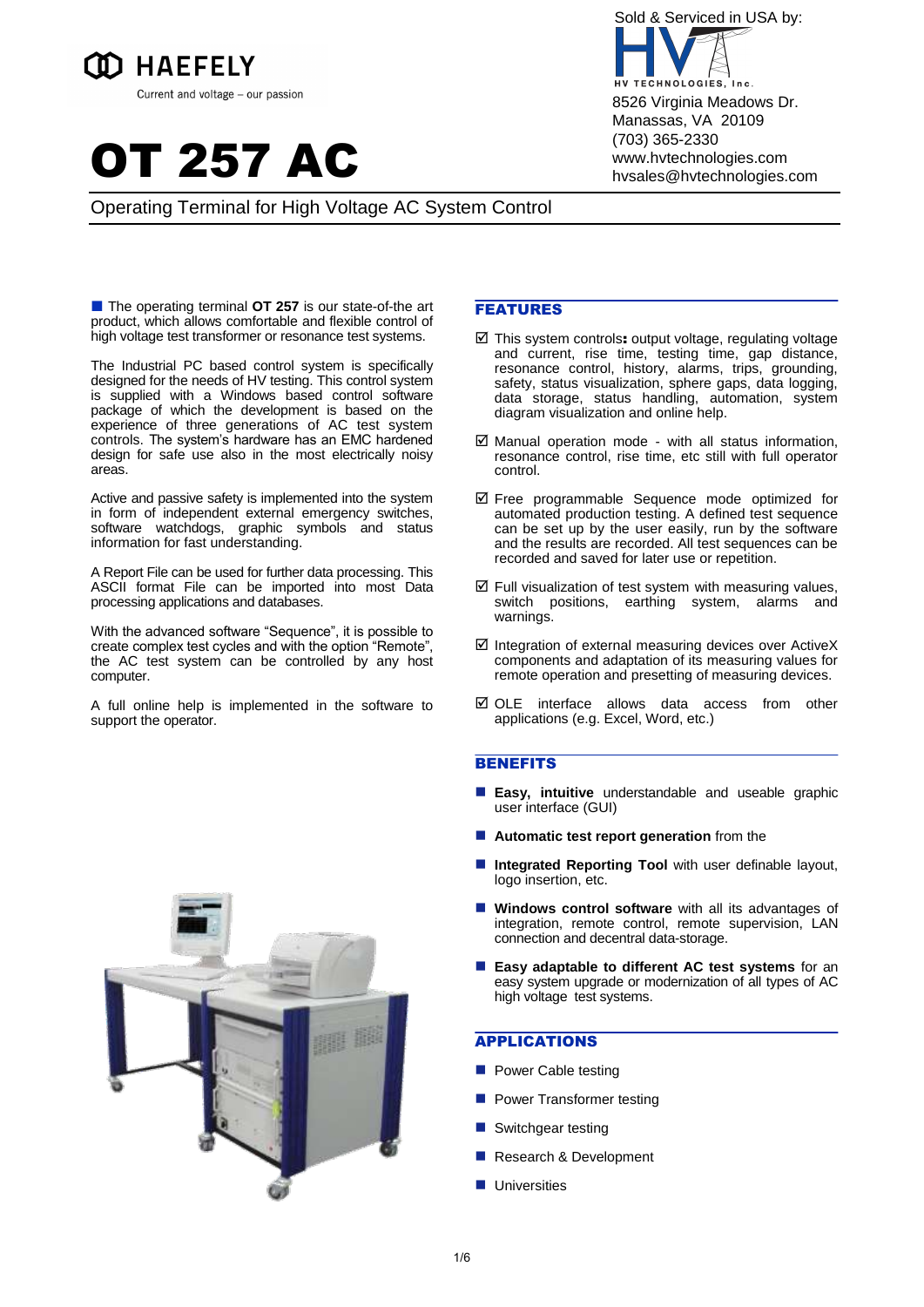

| <b>Tairon Works</b>                                                                                                       |               | <b>States: Mt 34</b>                                   |                                     |                                                                            | 20,120 pF                         |
|---------------------------------------------------------------------------------------------------------------------------|---------------|--------------------------------------------------------|-------------------------------------|----------------------------------------------------------------------------|-----------------------------------|
| <b>Seat Value</b><br><b>Galaxie</b>                                                                                       |               | 10.0 kV                                                | <b>Service Address</b>              |                                                                            |                                   |
| <b>VELK R</b><br><b>Balance Lugarett</b><br>19.574<br><b>Postale Value</b><br>HIGA<br><b><i><u>Physical Faces</u></i></b> |               | <b>TITLE</b><br>$(1 + 1)$<br>ilia.<br>40.63<br>w<br>W6 | <b>Wit Tigage</b><br>Acted (IVE) p. | 00:00:16                                                                   | <b>Time</b>                       |
| 4440                                                                                                                      |               |                                                        |                                     | · Refrage Europe<br><b>Sel Exchant</b><br><b>TA KAY</b>                    | <b>WAR</b><br>$11 +$              |
| 3,388<br>4860                                                                                                             |               |                                                        |                                     | <b>Fermal</b><br><b>FRITE</b><br>D' au<br>36 Keyspanning Standard Law good | $\cdot$ $\cdot$<br><b>IT Test</b> |
| $3 + 10$<br>111                                                                                                           | 38.9          | 42.8                                                   | <b>MA</b>                           | <b>SUP</b><br>ديدا<br>ю                                                    | 16m<br>Literature of              |
| metalan                                                                                                                   | <b>Signed</b> |                                                        |                                     | R<br><b>You</b><br>σ<br>m                                                  |                                   |

The software user interface has been designed for easy, intuitive operation. Information (e.g. HV status) is brought to the operator by graphical signs, color bars, pop-up info boxes, animated images and graphic symbols, to ensure that the operator can see the system status and safety related information with one view on the main screen. For further settings, options etc. sub-screens can be opened or pop up when clicking on the related visualization fields

# SOFTWARE FEATURES

Main actions as "Set Ready", HV ON" etc. are accessible over short keys, which also support the user by its visualized status (only active buttons are enabled)

HV status visualization. On one display can be seen what the safety status, the regulating voltage, the output voltage, output current and the limiter settings are.



Voltage controls are visualized with images of the actual status (e.g. here the red icon shows that the preset output voltage is reached). Voltage can be controlled manually or fully automatic by the software and adjusted and calculated for actual conditions.

| <b>Voltage Control</b> |         | Auto  |
|------------------------|---------|-------|
| Set Uoutput: 10.0 kV   |         |       |
| Rise speed:            | 1 kV /s |       |
|                        | Apply   | Pause |

For resonance systems the actual resonance condition is visualized. It can be controlled manually or fully automatic by the software, which adjusts and calculates the actual air gap position.

|              |                 | Auto          |
|--------------|-----------------|---------------|
| Phase:       | $5.90*$         |               |
|              |                 |               |
| <- Inductive |                 | Capacitive -> |
| Dec          | Fast            | Inc           |
| Inductance:  | 93 <sup>8</sup> |               |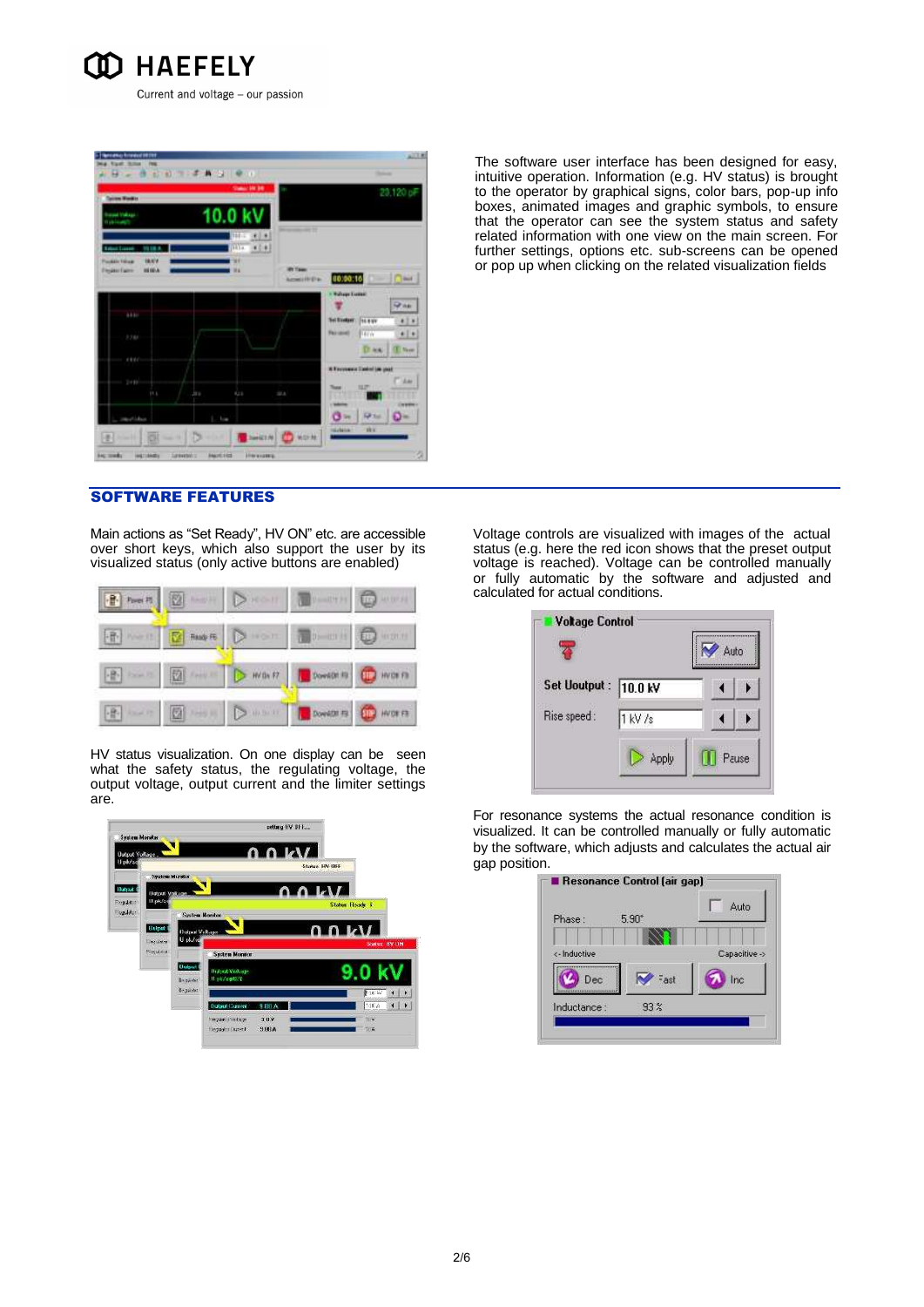

All system alarms and warnings are collected into one Alarm Monitor. As soon as an event occurs the dialog pops to the front and the actual alarm status is visualized.

| <b>System alarms</b> | <b>Regulator alarms</b> | <b>HV Section alarms</b> |
|----------------------|-------------------------|--------------------------|
| Keyboard             | Alarm                   | Alarm                    |
| Emergency            | Trip                    | Trip                     |
| Interlock            | Overvoltage             | Overvoltage              |
| Watchdog             | <b>Overcurrent</b>      | <b>Overcurrent</b>       |
| HV Off Alann         | Puwer Failu e           | Flash                    |
| Powerswitch          | Position                |                          |
| <b>Time Elapsed</b>  | <b>HV Relais</b>        | <b>HV Failure</b>        |
|                      |                         | Alarm Temp. Exciter      |
|                      |                         | Reactor Tap changing     |
| <b>Collected</b>     |                         |                          |

An online help file is accessible. The user is guided through the operating manual via the index and text search option.

| <b>The Forest Bras</b><br>med listador<br>the families booking thank                                                                                     |                                                                                                                     |                                                                                                   | $-32.8$                                                       |
|----------------------------------------------------------------------------------------------------------------------------------------------------------|---------------------------------------------------------------------------------------------------------------------|---------------------------------------------------------------------------------------------------|---------------------------------------------------------------|
| Mar I Hally T Justice Charles                                                                                                                            |                                                                                                                     |                                                                                                   |                                                               |
| Contents                                                                                                                                                 |                                                                                                                     |                                                                                                   |                                                               |
| General 1                                                                                                                                                |                                                                                                                     |                                                                                                   |                                                               |
| Functional Description of the Control System<br>Samuahirings Ethe fre-<br>Tachinettas<br><b>Installation NC</b><br><b>J</b> riturns                      |                                                                                                                     |                                                                                                   |                                                               |
| metric befores as the FILE<br>Rominia the Sufferinte are a Frank TIME                                                                                    | <b>Citize Locale Station Tox</b><br><b>STATISTICS</b>                                                               | -                                                                                                 | $-25 - 41$                                                    |
| User's Instructions<br><b>Sales at</b><br><b>Special Middle Window</b><br><b>Read hot</b><br>Severalar take is and Trigger<br>Eggs<br>Detains available. | 394                                                                                                                 | Mains Commetton, Inputs and Outputs.                                                              |                                                               |
|                                                                                                                                                          | Renaultant<br><b>SALES</b><br>Pone<br>England of<br>Forest.<br>Trailed at 1 days<br>Includes Indiana                | DES NOS<br><b>REGISTER</b><br>Mich & Bank Heads<br>6.3 %<br>SAVANA C<br>and of                    | Canada (IC)<br>57.275<br>Torrestly presidented SCA.<br>THREE. |
| <b>Tellings</b><br><b>House of L</b>                                                                                                                     | Russian<br><b>Union</b><br><b>Though</b><br>Firm 1.<br>between marketing<br>ASK Y<br><b>HAVE</b><br>$-111$<br>at 15 | <b>SCIENCES</b><br><b>Signal Street</b><br><b>Balcomedia Teacher</b><br>$100 - 100$<br>114<br>114 | This immediate                                                |
|                                                                                                                                                          | n a                                                                                                                 |                                                                                                   |                                                               |

The diagram of the whole AC test system can be shown. All important values; status, switches, safety, earthing, warnings, etc. are visualized at the correct location, which helps for debugging the system in case of a fault.

|                 |                                                        | 2P25 T2                      |                       |
|-----------------|--------------------------------------------------------|------------------------------|-----------------------|
|                 |                                                        | m                            | <b>Dutsur Wikiped</b> |
| <b>Boothpic</b> | $treq = 883A$<br>.<br>Ekilor<br><b><i>BEREFERE</i></b> | <b>Output Current</b><br>恒压头 | <b>SPT BELV</b>       |
|                 | U ma                                                   | U exc<br>40                  |                       |
|                 |                                                        |                              |                       |

A graphic window displays the output voltage versus testing time. In addition the output current or a measurement of an ActiveX component can be displayed as a function of time or in relation to each other. The measuring curve is displayed by a green line and additionally the maximum (limiter) of the measured value is displayed by a red line.



All system settings are accessible via defined folders.

|               |              | <b>Specification of High Voltage Reactor</b>                          |           |                         |                         |                          |
|---------------|--------------|-----------------------------------------------------------------------|-----------|-------------------------|-------------------------|--------------------------|
|               | Basic module | Reactor Cylinder type<br>Rated voltage<br>Reted current<br>Frequency. |           | b.<br>67<br>Ë.          | 400 1/3<br>4 A<br>60 Hz | 82 400 - 41 60           |
|               | Reard U MV1  | Rated [[A]                                                            | Mm.       | Instactance [B]<br>Man. | Min.                    | Capacitante [nF]<br>Mac. |
| $\frac{1}{2}$ | 400<br>400   |                                                                       | 20:<br>20 | 2000<br>2000            | 3,3<br>33               | 60<br>怨                  |
|               | 400          |                                                                       | 20        | 2000                    | 33                      |                          |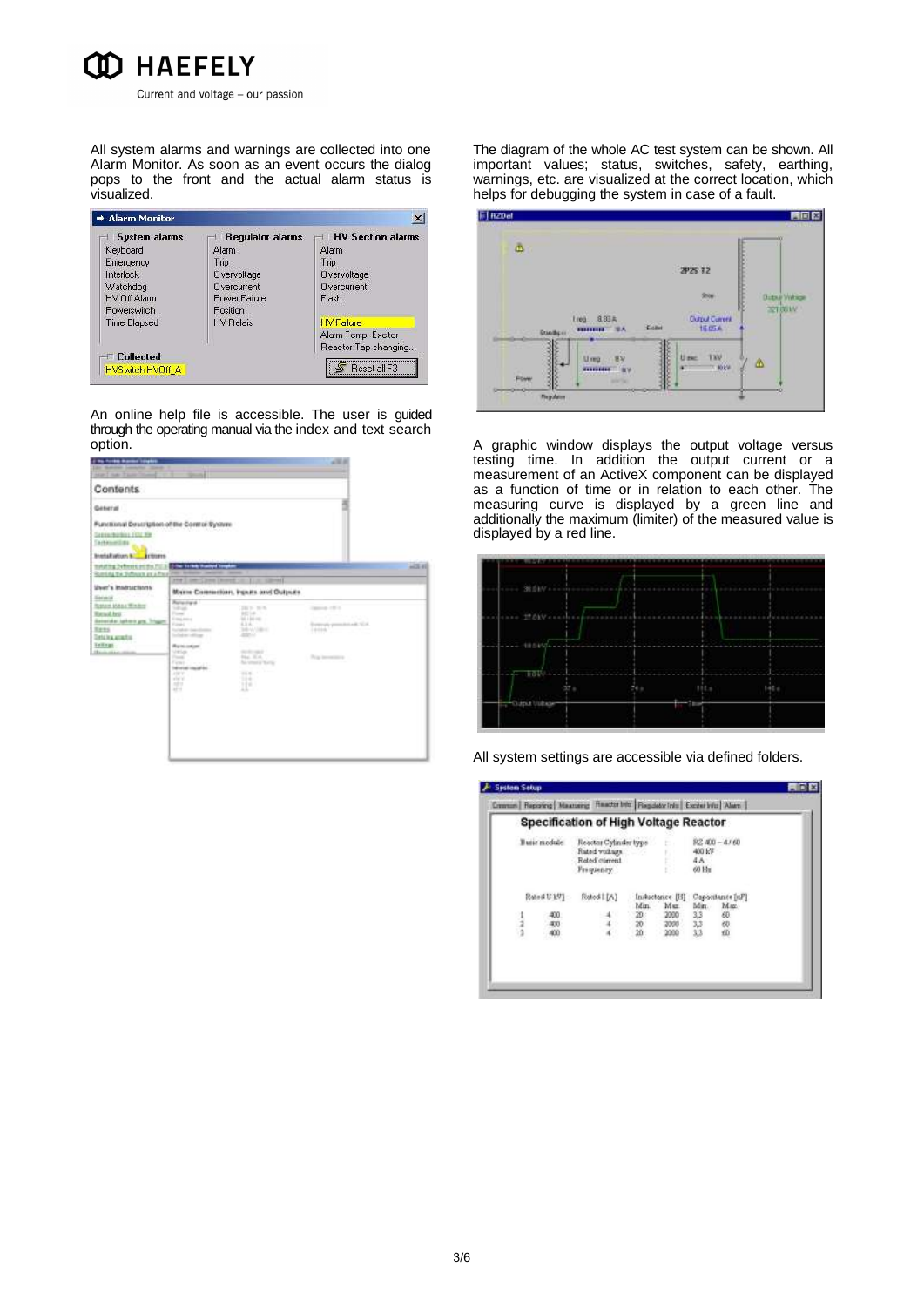



The OT257 main software screen can be minimized to have access to the most important data and controls while working on another application on the same PC.

# **AUTOMATION**

Sequences can be easily programmed by prepared steps and orders. Just select in the pull-down combo what order shall be executed at each step, define the arguments and values for that order and so on – save – run – test and optimize.

| List of Askers         |                              |                   |   |  |
|------------------------|------------------------------|-------------------|---|--|
| <b>Sures</b>           | <b>Ariston</b>               | <b>Sopress</b>    |   |  |
|                        | Ξ<br><b>EMISSINITE THANK</b> | 1944              |   |  |
| <b>Continue</b>        | 1 Pennsylon                  | <b>OF</b>         | Е |  |
| بستر                   | 8.23                         | <b>STATISTICS</b> |   |  |
| ₿w                     |                              |                   |   |  |
| 困<br>BAUGVIORMI        |                              |                   |   |  |
| <b>N. Surritualant</b> |                              |                   |   |  |
| <b>BITER-NOC SERVE</b> | $\pi_i$ ii                   |                   |   |  |
| Selvitage and          | $8 -$                        |                   |   |  |
| <b>BANETINA</b>        | tié<br>m                     |                   |   |  |
| ∄÷⊭                    | UH                           |                   |   |  |

When running the sequence a Supervisor window pops up where you can see all the actual steps, the time and the order in which they will be executed.



### ADDITIONAL FEATURES AND OPTIONS

The software also provides a COM (Component Object Model) interface that allows direct access or remote access via local area network (LAN, company network) for other applications (MS-Excel, MS-Word, etc.). This allows for further processing of the measured data, central storage and easy export of data.

This software can be bound into a host control software, which allows to control the test system with an external customer specific software, either direct or remote via LAN and DCOM (Distributed Component Object Model).

Remote access e.g. for remote system diagnosis, supervision of actual status from remote locations (e.g. for long tests periods) can be done over an additional modem connection and a linking program (PC-anywhere or similar).

### REPORTING

A graphic window displays the output voltage versus testing time. In addition the output current or a measurement of an ActiveX component can be displayed as a function of time or in relation to each other. The measuring curve is displayed by a green line and additionally the maximum (limiter) of the measured value is displayed by a red line.

| E Program Log<br><b>BE Program Result</b>    | 7- Select harm to be reported                                                                                         | X Cancel<br>Processing: C:(Programme/HAE_ing)Template/Worldlin/Prograg.dot |  |
|----------------------------------------------|-----------------------------------------------------------------------------------------------------------------------|----------------------------------------------------------------------------|--|
|                                              |                                                                                                                       |                                                                            |  |
| <b>Report Dutput</b><br>MC/o/ro/CReevet Fill |                                                                                                                       |                                                                            |  |
|                                              | C:\Programme\HAEFELY TEST.AG\ (/ 257AC \Textreport.d ) __<br>IV Show replacing process. DIS Word in hord and visible? | 100111111                                                                  |  |
| <b>B</b> Print Report                        | C Emmate Report Clone                                                                                                 | $T: T: T \to T \to T$                                                      |  |
|                                              |                                                                                                                       |                                                                            |  |
|                                              |                                                                                                                       |                                                                            |  |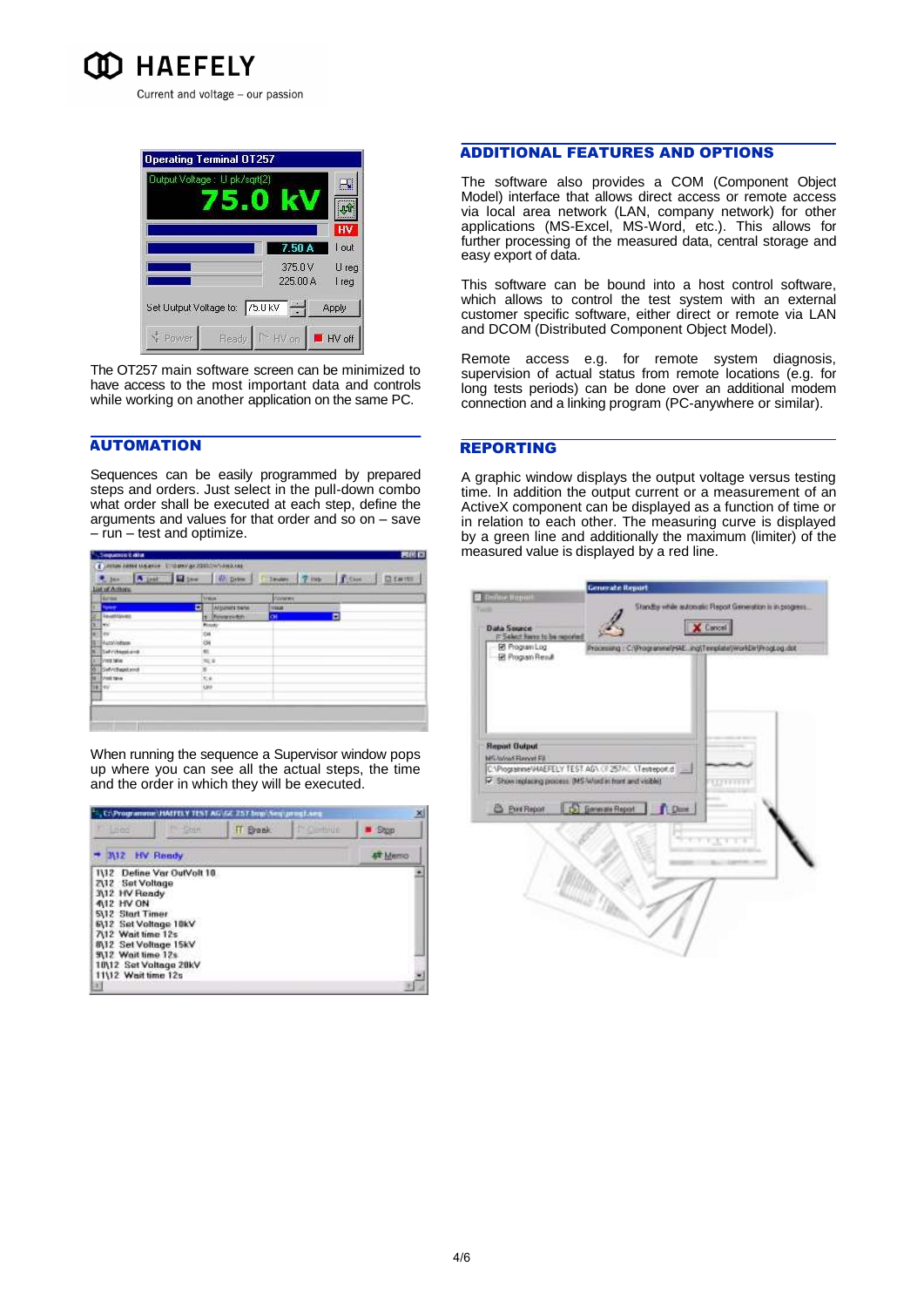

# AUTOMATION

OT 257 AC control system consists of an industrial process computer specifically designed for the needs of HV testing with its peripheral devices as printer, monitor, keyboard and mouse. Furthermore it contains backend interface module inserts and a front-end interfacing box to connect to the AC test system parts.

All back-end parts are normally mounted in a desk console with a 12U mini rack, special shielding against EMC disturbances as well as a power supply are included. The complete system hardware has an EMC tested and hardened design for safe use also in the most electrical noisy areas



The new standard HAEFELY desk with mini-rack and electronics inserts. Special desk sizes or racks are available on request.



A modernized older HAEFELY desk design with new inserts and new software

### SYSTEM DESCRIPTION



The front-end interface Connection Box ACB102 is the interface to the AC test system itself. It is a standalone box situated close to the test transformer or resonance reactor and it collects the single control and measurement lines into 2 control cables. The connection box controls the front-end signals to the system, like: air gap motor, earthing system motors, etc.

The back-end AC Interface GC96 is normally mounted in the mini rack of the control system. It monitors and controls the safety- & warning equipment and all other system parts. All analogue and digital signals from the AC test system are connected to this module. It matches the internal and external signal levels. It also filters the signals and removes interference from them.

Finally the Graphical User Interface (GUI) displayed on the flat screen of the operator's desk – powered by the industrial process controller PCI811 – features an easy, intuitive understandable and useable graphic surface, which is operated and controlled by mouse and keyboard.